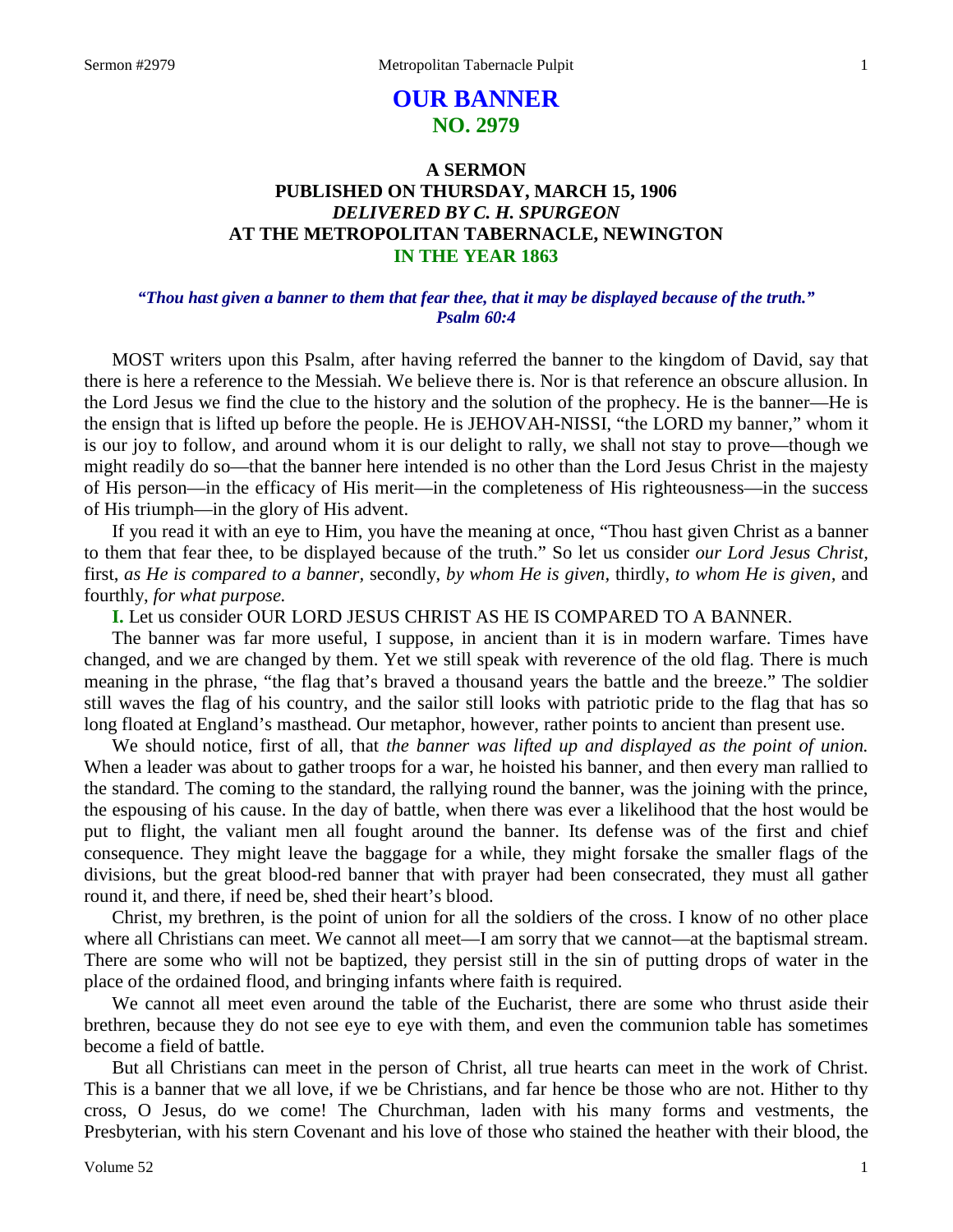Independent, with his passion for liberty and the separateness of the free churches, the Methodist, with his intricate forms of church government, sometimes forms of bondage, but still forms of power, the Baptist, remembering his ancient pedigree, and the days in which his fathers were hounded even by Christians themselves, and counted not worthy of that name—they all come to Christ.

Various opinions divide them, they see not eye to eye on many matters, here and there, they will have a skirmish for the old landmarks, and rightly so, for we ought to be jealous, as Josiah was, to do that which is right in the sight of the Lord, and neither decline to the right hand nor to the left. But we rally to the cross of Christ, and there, all weapons of internecine warfare being cast aside, we meet as brethren, fellow comrades in a blessed Evangelical Alliance, who are prepared to suffer and to die for His dear sake.

Forward then, Christians, to the point of union! In the crusade against the powers of darkness, with the salvation of sinners for my one undivided aim, little care I for anything but the lifting up of my Master's Gospel, and the proclamation of the Word of mercy through His flowing blood.

Again, *the banner, in time of war, was the great guide-star,* it was the direction to the soldier. You remember what special care they took in the day of battle, that, in case the standard-bearer should fall, there might still be some means of guiding the warriors.

So, to this day, Christ is the great Guide of the Christian in the day of battle. There is no fear that Jesus Christ, the same yesterday, today, and forever, will ever fail. Fix your eye upon Him, Christian, and if you would know the best way to fight, fight in His footsteps, imitate His every action, let your life be a copy of His life. You need never stop to ask for directions, the life of Christ is the Christian's model. You need not turn to your fellow-believer, and say, "Comrade, what are we to do now? The smoke of battle gathers, and the cries are various, which way shall I go?"

The apostle Paul has given us our directions, "Let us run with patience the race that is set before us, looking unto Jesus, the Author and Finisher of our faith; who for the joy that was set before him endured the cross, despising the shame, and is set down at the right hand of the throne of God." Press forward, in Christ's footsteps, saying, "God hath given thee, my Savior, to be to me a banner because of the truth."

In these two respects, as the central point for rallying, and as the direction to the warrior, Christ is our banner.

And *the banner,* let it be remembered, *is always the chief object of attack*. The moment the adversary sees it, his object is to strike there. If it be not the most vulnerable point, it will be at least the point where the adversary's power is most felt. Did they not of old aim their shots at the flagstaff so as to cut down the banner? Whenever the old Knights of the Red Cross fought the Saracens, they always endeavored to make their steel ring upon the helmet of the man whose hand held the standard of Mohammed, the fight was ever fiercest around the standard.

Sometimes, when the battle was over, the field would be strewn with legs, and arms, and mangled bodies, but in one place, there would be a heap where they were piled one upon another, a great mountain of flesh and armor, broken bones and smashed skulls, and one would ask, "What means this? How came they here? How trampled they so one upon another, and fought in pocks of human blood?"

The answer would be, "'Twas there the standard-bearer stood, and first the adversary made a dash, and stole the banner, and then fifty knights vowed to redeem it, and they dashed against their foes, and book it by storm, and then again hand to hand they fought with the banner between them, first in one hand and then in another, changing ownership each hour."

So, dear friends, Christ Jesus has always been the object of attack. You remember that, when divine justice came forth against Christ on Calvary, it made five rents in the great banner, and those five rents, all glorious, are in that banner still. Since that day, many a shot has sought to riddle it, but not one has been able to touch it. Borne aloft, first by one hand and then by another, the mighty God of Jacob being the strength of the standard-bearers, that flag has bidden defiance to the leaguered hosts of the world, the flesh, and the devil, but never has it been trailed in the mire, and never once carried in jeering triumph by the adversary.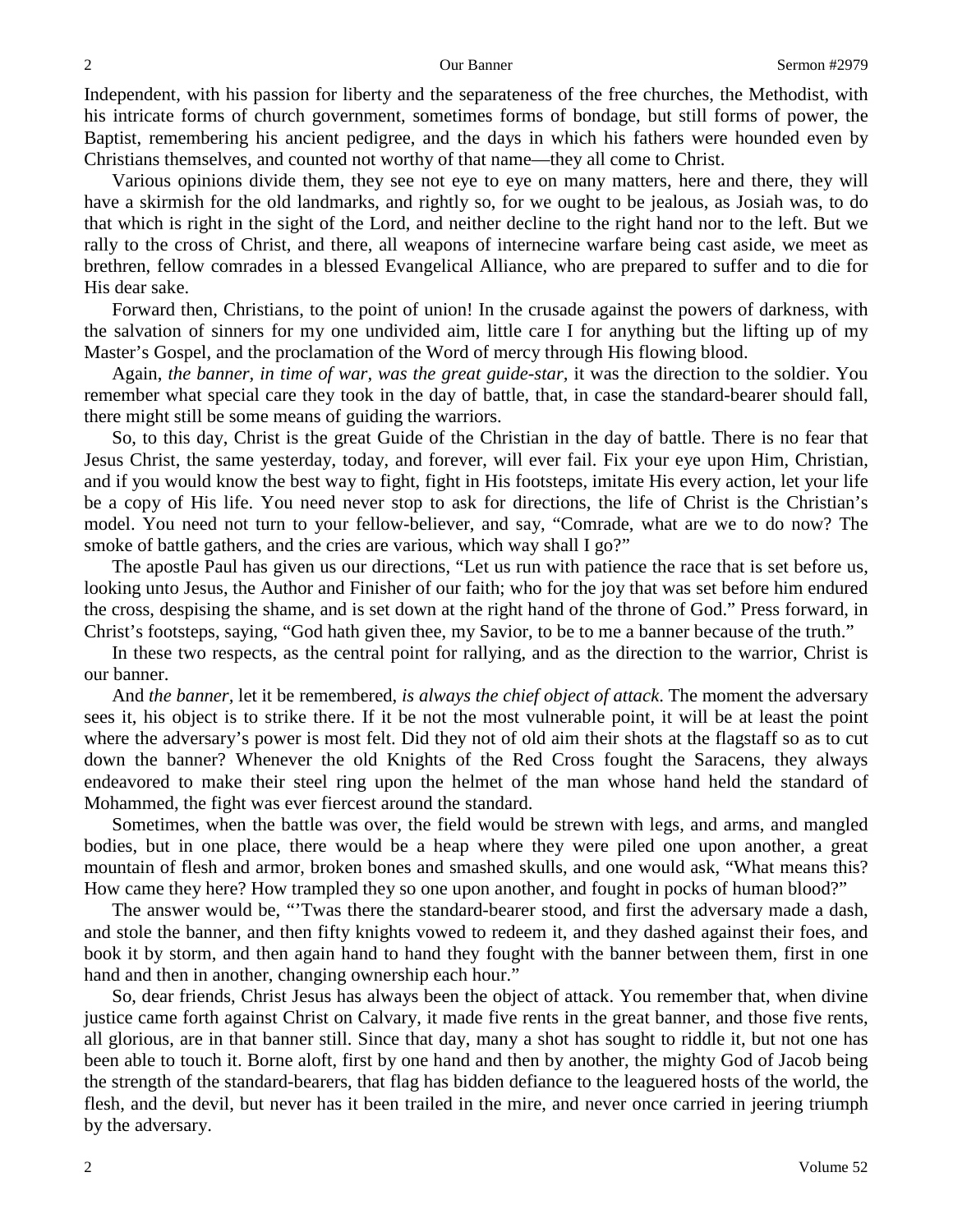Blessed are the rents in the banner, for they are the symbol of our victory. Those five wounds in the person of the Savior are the gates of heaven to us. But thank God, there are no more wounds to be endured, the person of our Lord is safe for ever. "A bone of him shall not be broken." His Gospel, too, is an unwounded Gospel, and His mystical body is uninjured. Yes, the Gospel is unharmed after all the strife of ages. The infidel threatens to rend the Gospel to pieces, but it is as glorious as ever. Modern skepticism has sought to pull it thread from thread, but has not been able so much as to rend a fragment of it.

Every now and then, fresh adversaries have found out some new methods of induction or declamation, essaying to prove the Gospel to be a lie, and Christ an impostor. Have they succeeded? Nay, verily, they have all had to fly from the field. The good old banner of the Lord Omnipotent, even Christ Jesus, still stands erect above them all.

And why should the banner be the object of attack but for this very reason, that *it is the symbol of defiance?* As soon as ever the banner is lifted up, it is, as it were, flaunted in the face of the foe. It seems to say to him, "Do your worst—come on! We are not afraid of you—we defy you!" So, when Christ is preached, there is a defiance given to the enemies of the Lord. Every time a sermon is preached in the power of the Spirit, it is as though the shrill clarion woke up the fiends of hell, for such a sermon to say to them, "Christ is come forth again to deliver His lawful captives out of your power, the King of kings has come to take away your dominions, to wrest from you your stolen treasures, and to proclaim Himself your Master."

There is a stern joy that the minister sometimes feels when he thinks of himself as the antagonist of the powers of hell. Martin Luther seems to have felt it when he said, "Come, let us sing the forty-sixth Psalm, and let the devil do his worst!" That was lifting up the standard of the cross. If you want to defy the devil, don't go about preaching philosophy, don't sit down, and write out fine sermons, with long sentences, three quarters of a mile in extent, don't try and cull fine, smooth phrases that will sound sweetly in people's ears. The devil doesn't care a bit for this, but talk about Christ, preach about the sufferings of the Savior, tell sinners that there is life in a look at Him, and straightway the devil takes great umbrage.

Look at many of the ministers in London! They preach in their pulpits from the first of January to the last of December, and nobody finds fault with them, because they prophesy such smooth things. But let a man preach Christ, let him declaim about the power of Jesus to save, and press home Gospel truth with simplicity and boldness, straightaway the fiends of darkness will be against him, and if they cannot bite, they will show that they can howl and bark.

There is a symbol of defiance in the banner of the cross, it is God's symbol of defiance, His gauntlet thrown down to the confederated powers of darkness, a gauntlet which they dare not take up, for they know what tremendous power for good there is in the uplifting of the cross of Christ. Wave, then, your banner, O ye soldiers of the cross, each in your place and rank keep watch and ward, but wave your banner still, for though the adversary shall be full of wrath, it is because he knows that his time is short when once the cross of Christ is lifted up.

We have not quite exhausted the metaphor yet. *The banner was ever a source of consolation to the wounded.* There he lies, the good knight, right well has he fought without fear and without reproach, but a chance arrow pierced the joints of his harness, and his life is oozing out from the ghastly wound. There is no one there to unbuckle his helmet, or give him a draught of cooling water, his frame is locked up in that hard case of steel, and though he feels the smart, he cannot gain relief. He hears the mingled cries, the hoarse shouts of men that rush in fury against their fellows, and he opens his eyes—as yet he has not fainted from his bleeding.

Where, think you, does he look? He turns himself round. What is he looking for? For friend? For comrade? No. Should they come to him, he would say, "Just lift me up, and let me sit against that tree, but go you to the fight." Where is that restless eye searching, and what is the object for which it is looking? Yes, he has it, and the face of the dying man is brightened. He sees the banner still waving, and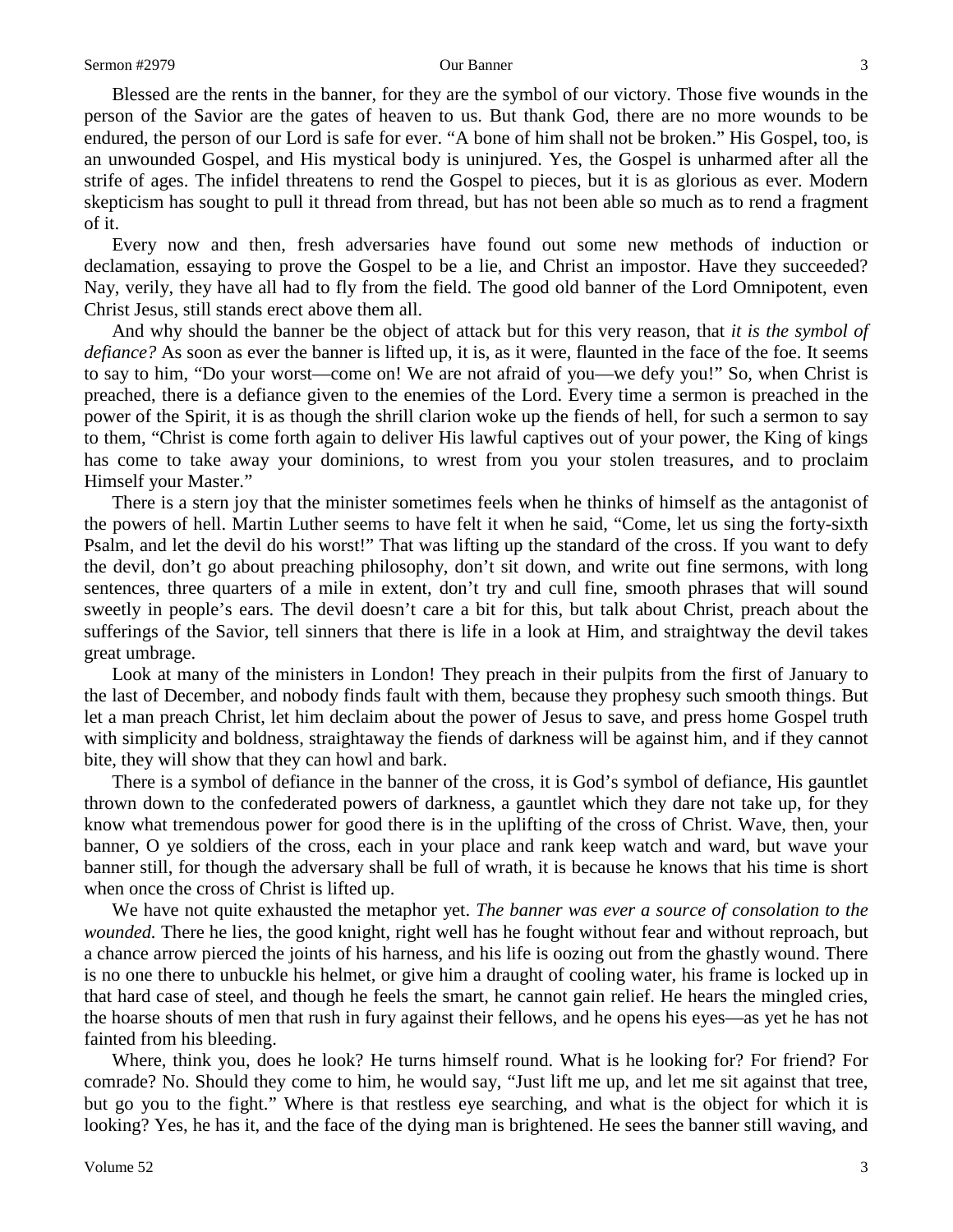with his last breath he cries, "On! on!" and falls asleep content, because the banner is safe. It has not been cast down. Though he has fallen, yet the banner is secure.

Even so, every true soldier of the cross rejoices in its triumph. We fall, but Christ does not. We die, but the cause prospers. As I have told you before, when my heart was most sad—as it never was before nor since—that sweet text, "Wherefore God also hath highly exalted him, and given him a name which is above every name," quite cheered my soul, and set me again in peace and comfort. Is Jesus safe? Then it never matters what becomes of me. Is the banner all right? Doth it wave on high? Then the adversary has not won the day, he has felled one and another, but he himself shall be broken in pieces, for the banner still glares in the sun.

And lastly, *the banner is the emblem of victory*. When the fighting is over, and the soldier comes home, what does he bring? His blood-stained flag. And what is borne highest in the procession as it winds through the streets? It is the flag. They hang it in the minster, high up there in the roof, and where the incense smokes, and where the song of praise ascends, there hangs the banner, honored and esteemed, borne in conflict and in danger. Now, our Lord Jesus Christ shall be our banner in the last day, and when all our foes shall be under our feet. A little while, and He that will come shall come, and will not tarry. A little while, and we shall see—

> *"JEHOVAH'S banner furled, Sheathed His sword; He speaks! 'tis done, And the kingdoms of this world Are the kingdoms of His Son."*

And then Jesus, high above us all, shall be exalted, and through the streets of the holy city the acclamations shall ring, "Hosanna, Hosanna, blessed is he that cometh in the name of the Lord."

**II.** Let us turn to our second point for a few moments. It is this: Who gave us this banner? BY WHOM WAS CHRIST GIVEN TO US?

Soldiers often esteem the colors for the sake of the person who first bestowed them. You and I ought greatly to esteem our precious Christ for the sake of God who gave Him to us, *"Thou hast given a banner to them that fear thee."* God gave us this banner in old eternity. Christ was given by the eternal Father, from everlasting, or ever the earth was, to His elect people, to be the Messiah of God, the Savior of the world. He was given in the manger, when "the Word was made flesh, and dwelt among us." He was given upon the cross when the Father bestowed every drop of His Son's blood, and every nerve of His body, and every power of His soul, to bleed and die, "the just for the unjust, that he might bring us to God." *"Thou* hast given a banner."

That banner was given to each one of us in the day of our conversion. Christ became, from that time forth, our glory and our boast. And He is given to some of us, especially, when we are called to the ministry, or when the Holy Spirit's guidance puts us upon any extraordinary work for Christ. Then is the banner, in a direct and especial manner, committed to our care.

There are some here who have had this banner given to them to carry in the midst of the Sunday school. A dear sister here has it. A beloved brother has it to bear in the midst of many of this congregation. The young men of our College, of our Evening Classes, and many others of you, workers for Christ, have that banner, that you may bear it in the streets, that you may lift up the name of Jesus in the causeways, and in the places of assembly. And in a certain measure, all of you, who love the Lord, have that banner given to you, that in your various spheres of service you may talk of Jesus, and lift up His holy name.

Now, inasmuch as God Himself gives us this banner, with what reverence should we look upon it, with what ardor should we cluster round it, with what zeal should we defend it, with what enthusiasm should we follow it, with what faith and confidence should we rush even into death itself for its defense!

**III.** Thirdly, TO WHOM IS THIS BANNER GIVEN?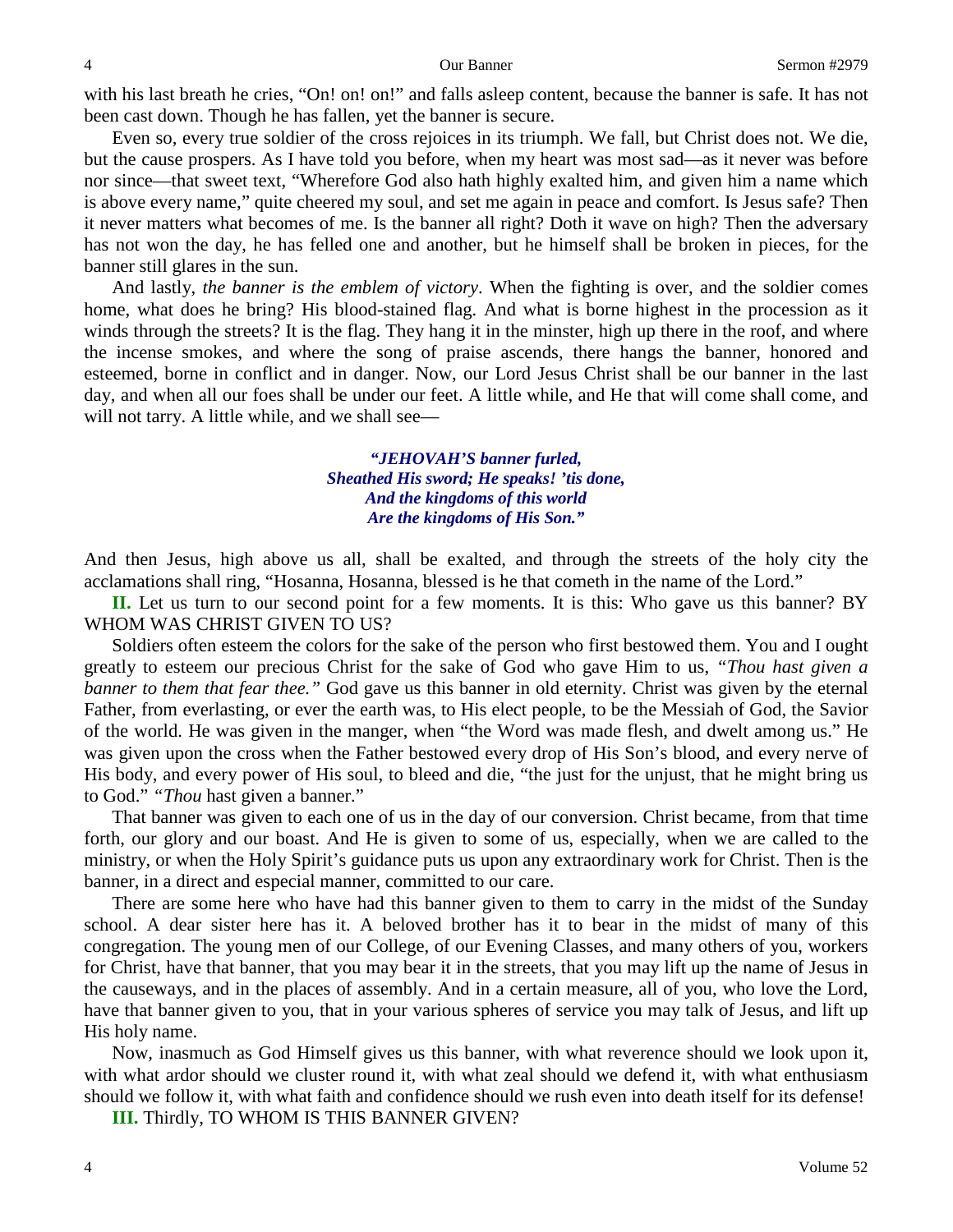The text says, "Thou hast given a banner *to them that fear thee."* Not to all men. God has a chosen people. These chosen people are known, in due time, by their outward character. That outward gracewrought character is this, they fear God, and *they that fear God are the only persons who ought to carry this banner.* Shall the banner be put into a drunkard's hands? Shall the great truth of Christ be left to those who live in sin?

Oh, it is a wretched thing when men come into the pulpit to preach who have never known and felt the power of the Gospel themselves! Time was—but times are changed somewhat—when, in multitudes of our parish pulpits, men whose characters were unhallowed preached to others what they never practiced themselves. To such, the banner ought not to be given. Men must fear God, or else they are not worthy to bear it.

Moreover, *none but these can bear it*. What others bear is not the banner, it is but an imitation of it. It is not Christ they preach, it is a diluted thing that is not the Gospel of Jesus. They cannot proclaim it to others till they know it themselves. It is given to them that fear God, because they will have courage to bear it. Fear is often the mother of courage. To fear God, makes a man brave. To fear man, is cowardly, I grant, but to fear God, with humble awe and holy reverence, is such a noble passion that I would we were more and more full thereof, blending, as it were, the fear of Isaac with the faith of Abraham. To fear God, will make the weakest of us play the man, and the most craven of us become heroes for the Lord our God.

Now, inasmuch as this banner is given to those that fear God, *if you fear God, it is given to you*. I do not know in what capacity you are to bear it, but I do know there is somewhere or other where you have to carry it. Mother, let the banner wave in your household. Merchant, let the banner be fixed upon your house of business. Let it be unfurled and fly at your masthead, O sailor! Bear the banner, O soldier, in your regiment! Yours is a stern duty, for alas! the Christian soldier has a path of trial that few men have trodden. God make you faithful, and may you be honored as a good soldier of Jesus Christ!

Some of you are poor, and work hard in the midst of many artisans who fear not God. Take your banner with you, and never be ashamed of your colors. You cannot be long in a workshop before your companions will pull their colors out. They will soon begin talking to you about their sinful pleasures, their amusements, perhaps their infidel principles. Take your banner out likewise. Tell them that it is a game two can play at, never allow a man to show his banner without also showing yours.

Do not do it ostentatiously, do it humbly, but do it earnestly and sincerely. Remember that your banner is one that you never need be ashamed of, the best of men have fought under it, nay, He who was God as well as man has His own name written on the escutcheon. Surely, then, you need not be ashamed to wave it anywhere and everywhere. You can think bravely, now be great in act as you have been in thought.

> *"Presence of mind and courage in distress Are more than armies to procure success."*

### **IV.** This is our last question, FOR WHAT PURPOSE WAS THIS BANNER GIVEN TO US?

Our text is very explicit upon that point, it was given to us to be *"displayed because of the truth."* It is to be displayed. In order to display a banner, you must take it out of its case. Members of this congregation, brethren in the church, I pray you study the Scriptures much. I would not have men attempt to preach unless they have some power. To go forth without some study, would be like a man attempting to do execution with a gun that had much powder in it and no shot.

Do unfurl the banner, to this end, husband well your time. Young men, save your spare hours to study the Bible. Steal them from your sleep if you cannot get them anyhow else. Sunday school teachers, be diligent in your preparations for your classes. Let your banner out of the case. It is of little service lifting it up in the midst of the ranks without its being unfurled. See that you know the holy art of unfurling it. Practice it, study it, be well acquainted with Him who is the wisdom of God and the power of God.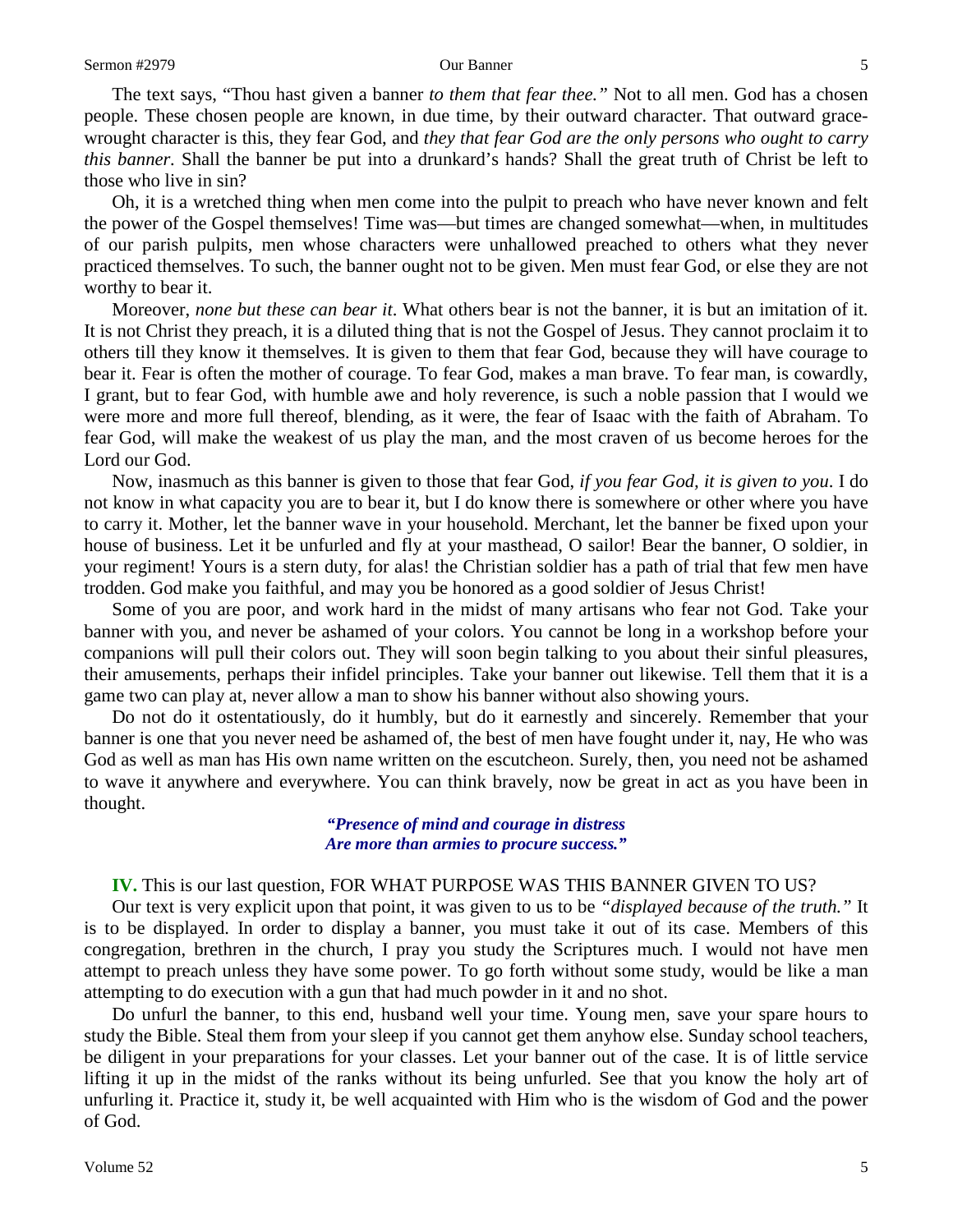And *after the flag is unfurled, it needs to be lifted up*. So, in order to display Christ, you must lift Him up. Lift Him up with a clear voice, as one who has something to say which he would have men hear. Speak of Him boldly, as one who is not ashamed of His message. Speak affectionately, speak passionately, speak with your whole soul, let your whole heart be in every word you say, for this is to lift up the banner.

But besides lifting up the banner, *you must carry it,* for it is the business of the standard-bearer, not merely to hold it in one place, but to bear it here and there if the plan of battle shall change. So, bear Christ to the poor lodging-houses, to the workhouses, to the prisons, if you can get admittance, to the back streets, to the dark slums, to the cellars, to the solitary attic, to the crowded rooms, to the highways and the byways, and you especially who are private Christians, and not preachers, bear it from house to house.

We had a complaint the other day, that some of you had been going from house to house to try and talk to others about their souls, you had entrenched upon the parochial bounds of the authored gamekeeper! I pray you to entrench again. What is my parish? The whole world is my parish, let the whole world be your parish likewise. What does it matter to us if the world be parceled out amongst men who probably do little or nothing? Let us do all we can. No man hath any right to say to me, "Visit in such-and-such a district, not here—this is my ground." Who gave it to you? Who gave him lordship of the world, or any portion of it? "The earth is the LORD'S, and the fullness thereof." The earth is your field, and no matter upon whose district, territory, or parish. Let me encourage you who love the Savior, you who have the pure Gospel, to go and spread it. Let nothing confine you, or limit your labors, except your strength and your time.

Still, after all, if we carry the Gospel, and lift up the banner, *it will never be displayed unless there is wind to blow it.* A banner would only hang like a dead flag upon the staff if there were no wind. Now, we cannot produce the wind to expand the banner, but we can invoke heavenly aid. Prayer becomes a prophecy when we say, "Awake, O heavenly wind, and blow, and let this banner be displayed." The Holy Spirit is that gracious wind who shall make the truth apparent in the hearts of those who hear it.

Display the banner, talk of Christ, live Christ, proclaim Christ everywhere. He is given to you for this very purpose. Therefore, let not your light be hid under a bushel. "Ye are the light of the world." "Let your light so shine before men." Let the old flag be held up by fresh hands. Go ye forth in new times, with new resolves, and may you have constant renewings as new opportunities open before you!

Oh, but are there not some of you who could not bear this banner? Let me invite such to come and take shelter under it. My Master's banner, wherever it goes, gives liberty. Under the banner of old England, there never breathes a slave. They tread our country, they breathe our air, and their shackles fall. Beneath the banner of Christ, no slave can live. Do but look up to Jesus, relying upon His suffering in your stead, and bearing your sins in your place and room, and forthwith you shall have acceptance in the Beloved, and the peace of God, which passeth all understanding, shall keep your heart and mind through Jesus Christ. So may God enlist you beneath the banner, to His glory! Amen.

# **EXPOSITIONS BY C. H. SPURGEON**

# *GENESIS 32 AND PSALM 119:33-40*

### **Genesis Chapter 32. Verse 1.** *And Jacob went on his way, and the angels of God met him*.

What an encouragement the visit of these angels must have been to Jacob after the strife which he had had with Laban! But dear friends, angels often come to meet us, though we know it not. As in the old classic story, the poor man said, "This is a plain hut, but God has been here," so we may say of every Christian's cottage, "Though it be poor, an angel has come here," for David says, "The angel of the LORD encampeth round about them that fear him, and delivereth them." As the angels of God met Jacob, I trust that, if you have come here after some stern battle, and trial, and difficulty, you may find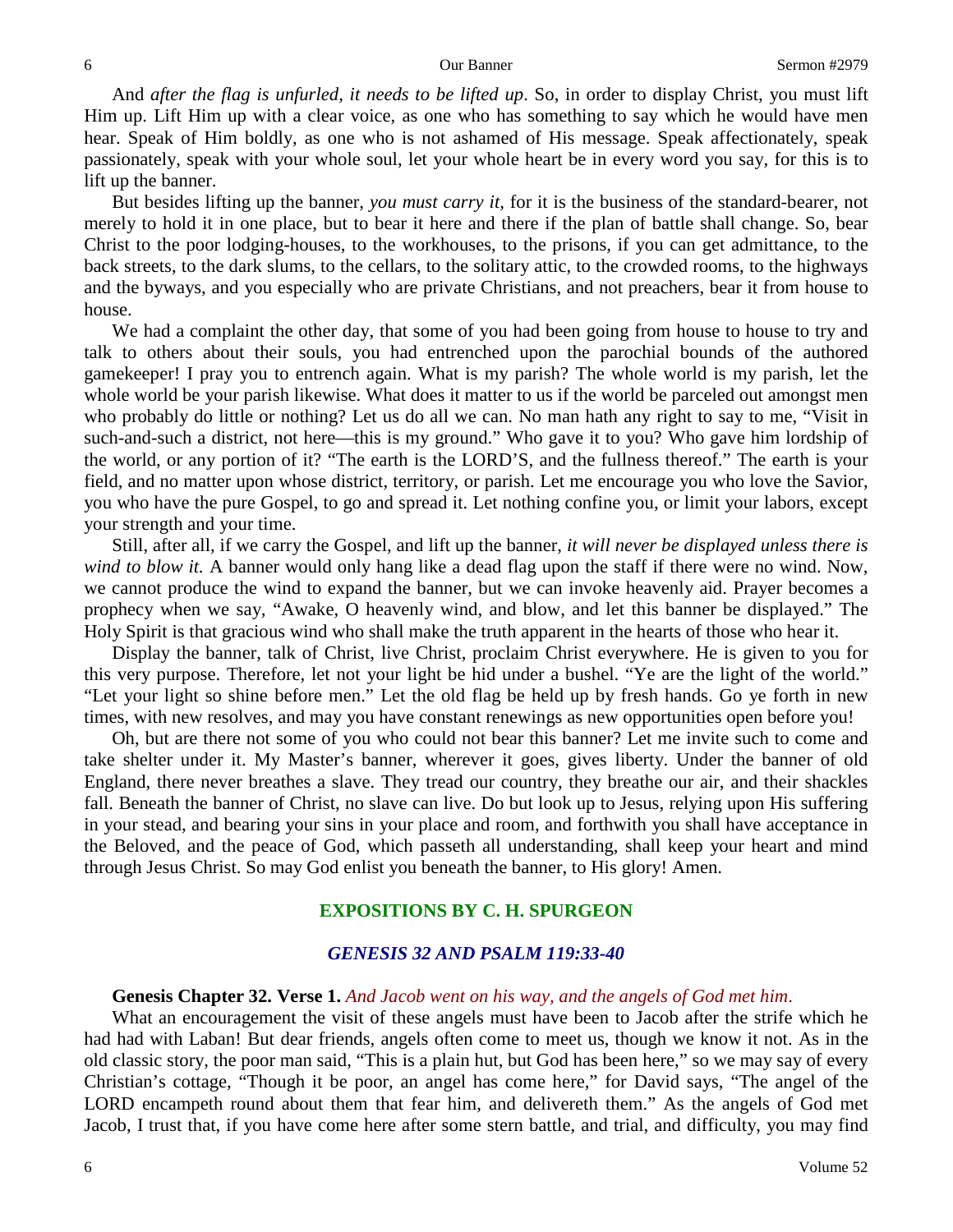the angels of God meeting you here. They do come into the assemblies of the saints. Paul tells us that the woman ought to have her head covered in the assembly "because of the angels," that is, because they are there to see that all things are done decently and in order.

**2.** *And when Jacob saw them, he said, This is God's host: and he called the name of that place Mahanaim.*

He gave it a name to commemorate God's having sent the angels and called it "two camps" or "two hosts."

**3.** *And Jacob sent messengers before him to Esau his brother unto the land of Seir, the country of Edom.*

He is out of one trouble with Laban, now he is into another with Esau. Well did John Bunyan say—

# *"A Christian man is seldom long at ease; When one trouble's gone, another doth him seize."*

**4-5.** *And he commanded them, saying, Then shall ye speak unto my lord Esau; Thy servant Jacob saith thus, I have sojourned with Laban, and stayed there until now: and I have oxen, and asses, flocks, and menservants, and womenservants: and I have sent to tell my lord, that I may find grace in thy sight.*

This is very respectful language, and rather obsequious too, but when a man knows that he has done wrong to another, he ought to be prepared to humble himself to the injured individual, and though it happened long ago, yet Jacob really had injured his brother Esau, and it was but right that, in meeting him again, he should put himself into a humble position before him. There are some proud people who, when they know that they have done wrong, yet will not own it, and it is very hard to end a quarrel when one will not yield, and the other feels that he will not either. But there is good hope of things going right when Jacob, who is the better of the two brothers, is also the humbler of the two.

**6-7.** *And the messengers returned to Jacob, saying, We came to thy brother Esau, and also he cometh to meet thee, and four hundred men with him. Then Jacob was greatly afraid and distressed:*

And well he might be, for an angry brother, with four hundred fierce followers, must mean mischief.

**7-8.** *And he divided the people that was with him, and the flocks, and herds, and the camels, into two bands; and said, If Esau come to the one company, and smite it, then the other company which is left shall escape.*

This is characteristic of Jacob. He was a man of plans and arrangements, a man of considerable craftiness, which some people nowadays call "prudence." He used means, and he sometimes used them a little too much. Perhaps he did so in this case, but at the same time, he was a man of faith, and therefore he betook himself to prayer.

**9-12.** *And Jacob said, O God of my father Abraham, and God of my father Isaac, the LORD which saidst unto me, Return unto thy country, and to thy kindred, and I will deal well with thee: I am not worthy of the least of all the mercies, and of all the truth, which thou hast shown unto thy servant; for with my staff I passed over this Jordan; and now I am become two bands. Deliver me, I pray thee, from the hand of my brother, from the hand of Esau: for I fear him, lest he will come and smite me, and the mother with the children. And thou saidst, I will surely do thee good, and make thy seed as the sand of the sea, which cannot be numbered for multitude.*

A prayer most humble, most direct in its petitions, and also full of faith. That was a grand argument for him to use, "Thou saidst, I will surely do thee good." This is one of the mightiest pleas that we can urge in praying to God, "Do as thou hast said. Remember the word unto thy servant, upon which thou hast caused me to hope." O brethren, if you can remind God of his own promise, you must win the day, for promised mercies are sure mercies.

> *"As well might He His being quit, As break His promise, or forget."*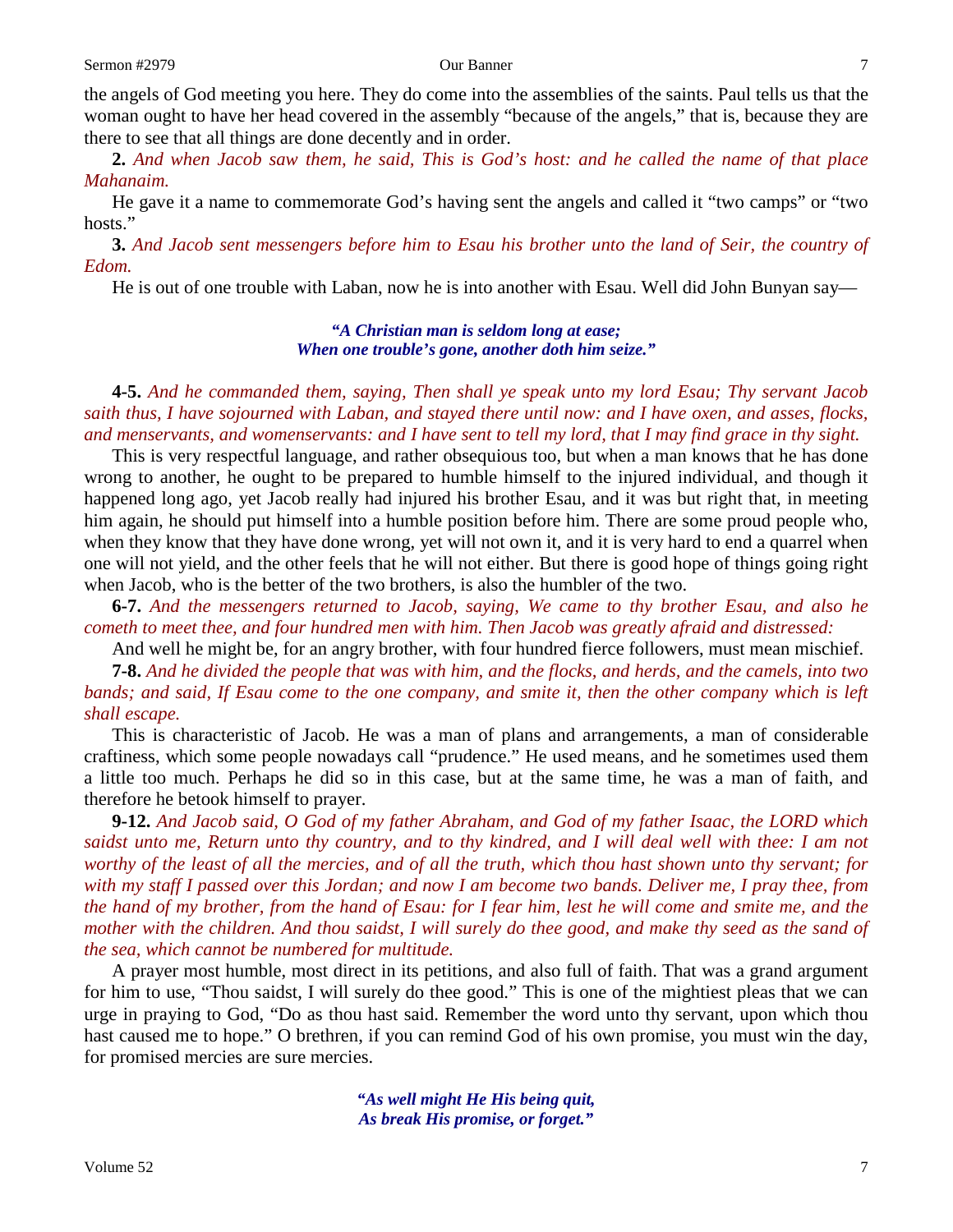"Hath he said, and shall he not do it?" Only for this will He be inquired of by the house of Israel to do it for them, and we must take care that we call His promise to mind and plead it at the mercy seat.

**13-21.** *And he lodged there that same night; and took of that which came to his hand a present for Esau his brother; two hundred she goats, and twenty he goats, two hundred ewes, and twenty rams, thirty milch camels with their colts, forty kine, and ten bulls, twenty she asses, and ten foals. And he delivered them into the hand of his servants, every drove by themselves; and said unto his servants, Pass over before me, and put a space betwixt drove and drove. And he commanded the foremost, saying When Esau my brother meeteth thee, and asketh thee, saying, Whose art thou? and whither goest thou? and whose are these before thee? Then thou shalt say, They be thy servant Jacob's; it is a present sent unto my lord Esau: and, behold, also he is behind us. And so commanded he the second, and the third, and all that followed the droves, saying, On this manner shall ye speak unto Esau, when ye find him. And say ye moreover, Behold, thy servant Jacob is behind us. For he said, I will appease him with the present that goeth before me and afterward I will see his face; peradventure he will accept of me. So went the present over before him: and himself lodged that night in the company.*

If Jacob had been true to his faith in God, he would have dispensed with these very prudent preparations, for after all, the faithfulness of God was Jacob's best defense, it was from God that his safety came, and not from his own plotting, and planning, and scheming. There are some of you, dear brethren, who have minds that are naturally given to inventions, and devices, and plans, and plots, and I believe that, where this is the case, you have more to battle against than those have who are of a simple mind, and who cast themselves more entirely upon the Lord. It is a blessed thing to be such a fool that you do not know anyone to trust in except your God. It is a sweet thing to be so weaned from your wisdom that you fall into the arms of God.

Yet, if you do feel that it is right to make such plans as Jacob made, take care that you do what Jacob also did. Pray as well as plan, and if your plans be numerous, let your prayers be all the more fervent, lest the natural tendency of your constitution should degenerate into reliance upon the arm of flesh, and dependence upon your own wisdom, instead of absolute reliance upon God.

**22-24.** *And he rose up that night, and took his two wives, and his two womenservants, and his eleven sons, and passed over the ford Jabbok. And he took them, and sent them over the brook, and sent over what he had. And Jacob was left alone; and there wrestled a man with him until the breaking of the day.*

It was the man Christ Jesus putting on the form of manhood before the time when He would actually be incarnate, and the wrestling seems to have been more on His side than on Jacob's, for it is not said that Jacob wrestled, but that "there wrestled a man with him." There was something that needed to be taken out of Jacob—his strength and his craftiness, and this angel came to get it out of him. But on the other hand, Jacob spied his opportunity, and finding the angel wrestling with him, he in his turn began to wrestle with the angel.

**25.** *And when he saw that he prevailed not against him, he touched the hollow of his thigh; and the hollow of Jacob's thigh was out of joint, as he wrestled with him.*

So that he was made painfully to realize his own weakness while he was putting forth all his strength.

**26.** *And he said, let me go, for the day breaketh. And he said, I will not let thee go, except thou bless me.*

Bravely said, O Jacob! And ye sons of Jacob, learn to say the same. You may have what you will if you can speak thus to the covenant angel, "I will not let thee go, except thou bless me."

**27-28.** *And he said unto him, what is thy name? And he said, Jacob. And he said, Thy name shall be called no more Jacob,—*

The supplanter,— **28.** *But Israel:—* A prince of God,—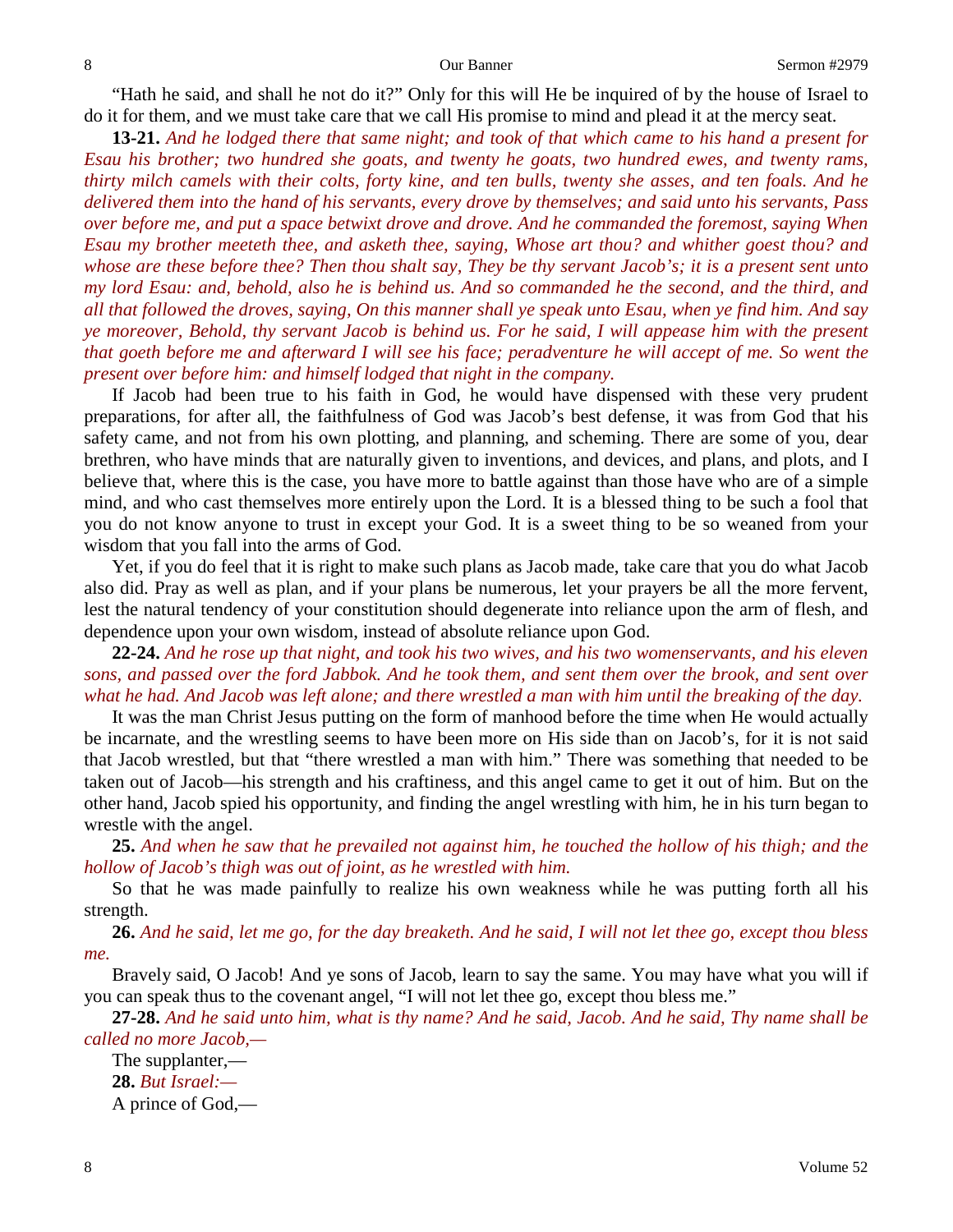# **28-29.** *For as a prince hast thou power with God and with men, and hast prevailed. And Jacob asked him, and said, Tell me, I pray thee, thy name.*

That has often been the request of God's people, they have wanted to know God's wondrous name. The Jews superstitiously believe that we have lost the sound of the name of JEHOVAH—that the name is unpronounceable now altogether. We think not so, but certainly, no man knows the nature of God, and understands Him, but he to whom the Son shall reveal Him. Perhaps Jacob's request had somewhat of curiosity in it, so the angel would not grant it.

**29.** *And he said, Wherefore is it that thou dost ask after my name? And he blessed him there.*

He did not give him what he asked for, but he gave him something better, and in like manner, if the Lord does not open up a dark doctrine to you, but gives you a bright privilege, that will be better for you.

**30-32.** *And Jacob called the name of the place Peniel: for I have seen God face to face, and my life is preserved. And as he passed over Penuel the sun rose upon him, and he halted upon his thigh. Therefore the children of Israel eat not of the sinew which shrank, which is upon the hollow of the thigh, unto this day: because he touched the hollow of Jacob's thigh in the sinew which shrank.*

# **Psalm Chapter 119. Verse 33.** *Teach me, O LORD, the way of thy statutes;—*

The psalmist is constantly talking about "the way." We have that expression in the twenty-seventh verse, then in the twenty-ninth, the thirtieth, and the thirty-second, and now again we have it here, "Teach me, O LORD, the *way* of thy statutes,"—

# **33-34.** *And I shall keep it unto the end. Give me understanding, and I shall keep thy law; yea, I shall observe it with my whole heart.*

That is not true or right understanding which permits us to go into sin, those who are really wise in heart hate evil and love righteousness.

**35.** *Make me to go in the path—*

Or way—

### **35.** *Of thy commandments; for therein do I delight.*

"Make me to go." Not only show me the way, but make me to go, like a nurse does with a child when she puts her hands under its arms and strengthens its tottering footsteps. This is a very beautiful expression, "Make me to go." Lord, we are very weak, we are like little children, make us to go in the path of thy commandments, for therein do we delight.

**36.** *Incline my heart unto thy testimonies, and not to covetousness.*

The heart must love something, it will either love that which is good, or that which is evil. "O Lord," the psalmist seems to pray, "incline my heart in the right direction. Make it lean towards that which is good, cause me to count thy grace better than all the riches of the world."

# **37.** *Turn away mine eyes from beholding vanity;*

"Do not let me even look at it, for one may look at an ugly thing until the sense of its deformity gradually disappears, and it becomes attractive. Lord, never let me so fix my eyes upon sin that, at last, I come to reckon it a desirable thing."

**37.** *And quicken thou me in thy way.*

"A man who travels quickly has not time to stop and look at the things in the road. Lord, let me go so fast to heaven that, when the devil hangs his baubles in his shop window, I may not have time even to stop and look at them, 'Turn away mine eyes from beholding vanity; and quicken thou me in thy way.'"

**38.** *Stablish thy word unto thy servant, who is devoted to thy fear.*

That is, "Make thy word to me real and true. Put away my natural skepticism, my proneness to question, my tendency to doubt." "Stablish thy word." "Make me to know how firm, how true, how real it is, for I would love it more and more. I do believe it, for I am devoted to thy fear, but I long to be still further established in the faith."

**39.** *Turn away my reproach which I fear:*